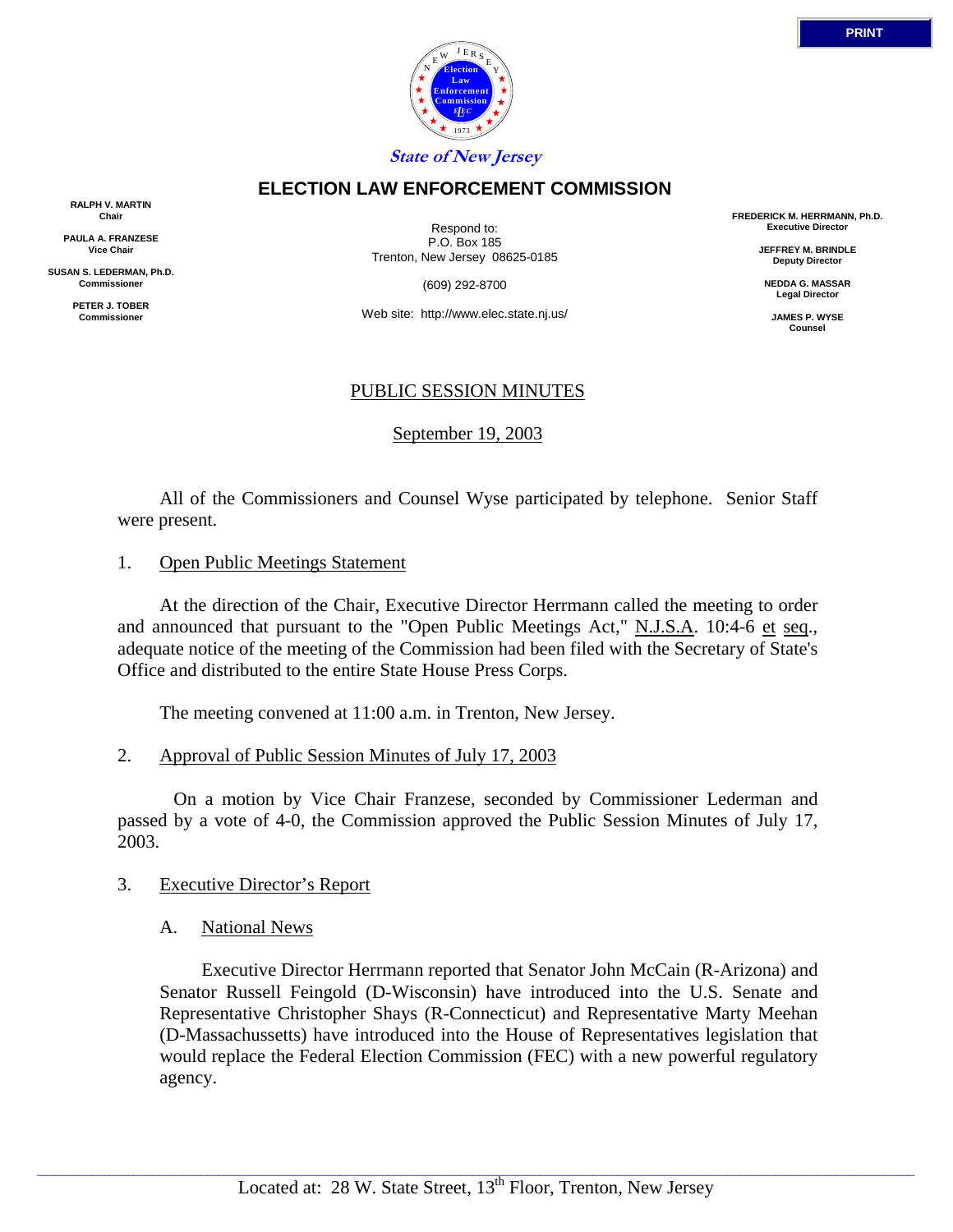# Public Session Minutes September 19, 2003 Page 2

 According to the Executive Director, the Chair would serve for 10 years and the other Commissioners would serve for six years. Each would represent one of the two parties. Executive Director Herrmann noted that Administrative Law Judges would adjudicate complaints and that the new agency could be empowered to bring complaints and assess penalties. Executive Director Herrmann mentioned that he had met Representative Shays last year at the Northeastern Regional Conference on Lobbying (NORCOL) and gave him a copy of his Public Integrity article about strengthening ethics agencies. The new agency's structure is much more consistent with the "strong agency model" as represented by ELEC.

#### B. Staff Activities

Executive Director Herrmann announced that Assistant Review Officer Amy Davis has been promoted to Director of Public Financing effective October 4, 2003.

The Executive Director stated that on July 25, 2003, Legal Director Massar spoke to a group of students from the Governor's School on Public Policy about the work of the Commission. The Executive Director informed the Commission that she presented an interactive program reviewing the Commission's web site and the variety of information found on it.

Executive Director Herrmann indicated that Director of Systems Administration Carol Neiman has introduced an enhanced version of electronic filing software for a pilot run in this fall's general election. The Executive Director noted that the new software contains campaign management tools and is a prelude to Internet filing. He said that a number of candidates will be testing it this fall. The Executive Director added that the Commission has sold out its supply of training session videotapes. According to Executive Director Herrmann, ELEC was the national pioneer in the use of a taped session to supplement the holding of live seminars. He mentioned that this time and money saving initiative has proven very popular and that more tapes have been ordered.

Executive Director Herrmann advised the Commission that on September 15, 2003, he was interviewed by New Jersey Network Senior Correspondent Michael Aron about the Hudson County case ruling on the coverage of the Campaign Act. The Executive Director said that ELEC's position is that the Act's contribution limits cover the primary as well as the general election. He stated that in a meeting requested by the Attorney General later in the day, Legal Director Massar and he reiterated the Commission's position while reviewing relevant portions of the law.

#### C. Budget

 In August, the Office of Management and Budget informed the staff that due to a \$15 million reduction in the State's central salary account, ELEC's salary program money was being reduced by \$50,000. He informed the Commission that this reduction will not affect this year's budget, but it will reduce future ones. The Executive Director stated that due to our conservative budgetary planning, no one has to be laid off.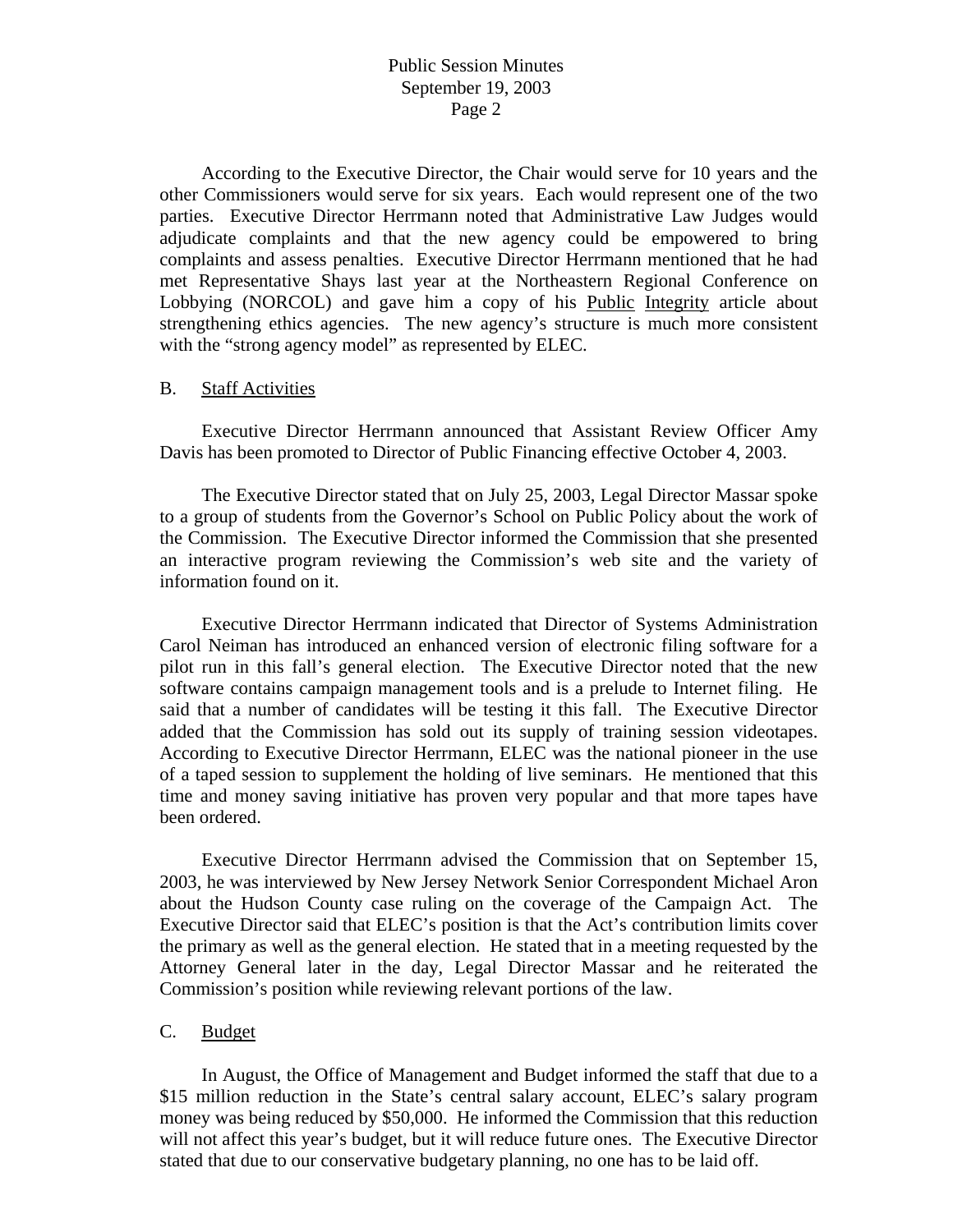## D. NORCOL Conference

Executive Director Herrmann advised the Commission that on August 15, 2003, Director of Compliance and Information Evelyn Ford, Director of Systems Administration Neiman, and he attended the  $16<sup>th</sup>$  Annual NORCOL meeting in Harrisburg, Pennsylvania. He said that 17 participants represented 4 states and one county in Maryland. Executive Director Herrmann added that 7 guests also attended representing the Pennsylvania Legislature, the Democratic and Republican parties, the lobbying community, and Common Cause. According to Executive Director Herrmann there were three excellent speakers:

- Representative Greg Vitali of the Pennsylvania House of Representatives who spoke about lobbying reform in his State;
- Ken Gross, Esq., a nationally prominent ethics law expert, who reviewed trends in lobbying regulation across the country; and
- Elizabeth Bartz, President and Chief Executive Officer of State and Federal Communications, who provided practical insight regarding how lobbying regulators can improve their processes, forms, and systems to facilitate compliance.

 At the conference, Executive Director Herrmann presented a review of ELEC's efforts at lobbying regulation during the "annual member updates" segment of the program. He also distributed copies of the Commission's publication "Lobbying in New Jersey 2003," which includes:

- $\bullet$  A Legislative History,
- Statistics,
- Proposed Legislation,
- $\bullet$  A Commentary,
- $\bullet$  A Bibliography,
- Forms and Instructions, and
- Regulations.

 Executive Director Herrmann noted that at the business meeting, it was decided to recouple the annual conference with the Council of State Governments-Eastern Regional Meeting, which would be held next year in Springfield, Massachusetts. Executive Director Herrmann informed the Commission that the NORCOL President asked him to contact the new Governor of Vermont, Jim Douglas, to appear as next year's keynote speaker. Governor Douglas served as NORCOL's President during the late eighties when he was the Secretary of State of Vermont.

# E. Fall Meeting Schedule

- October 10, 2003, at 11:00 a.m. at Seton Hall Law School;
- November 17, 2003 at  $11:00$  a.m. in Trenton; and
- $\bullet$  December 17, 2003 at 11:00 a.m. in Trenton.